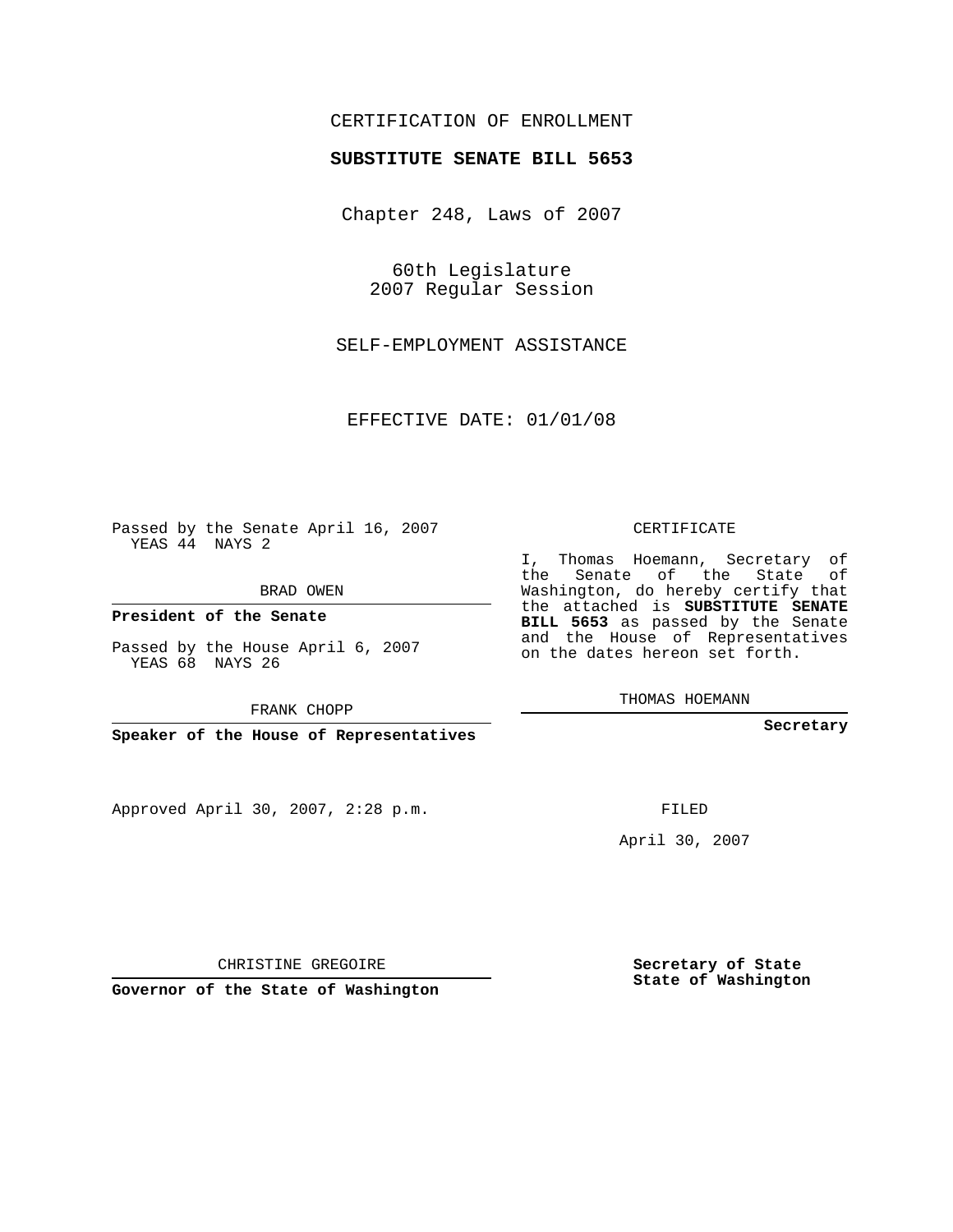# **SUBSTITUTE SENATE BILL 5653** \_\_\_\_\_\_\_\_\_\_\_\_\_\_\_\_\_\_\_\_\_\_\_\_\_\_\_\_\_\_\_\_\_\_\_\_\_\_\_\_\_\_\_\_\_

\_\_\_\_\_\_\_\_\_\_\_\_\_\_\_\_\_\_\_\_\_\_\_\_\_\_\_\_\_\_\_\_\_\_\_\_\_\_\_\_\_\_\_\_\_

## AS AMENDED BY THE HOUSE

Passed Legislature - 2007 Regular Session

## **State of Washington 60th Legislature 2007 Regular Session**

**By** Senate Committee on Economic Development, Trade & Management (originally sponsored by Senators Kauffman, Kastama, Brown, Berkey, Rockefeller, Keiser, Franklin, Kohl-Welles and Shin)

READ FIRST TIME 02/23/07.

 AN ACT Relating to the establishment of a self-employment assistance program; amending RCW 50.20.095; adding a new section to chapter 50.20 RCW; creating new sections; providing an effective date; and providing an expiration date.

BE IT ENACTED BY THE LEGISLATURE OF THE STATE OF WASHINGTON:

 NEW SECTION. **Sec. 1.** A new section is added to chapter 50.20 RCW to read as follows:

 (1) The legislature finds that the establishment of a self-employment assistance program would assist unemployed individuals and create new businesses and job opportunities in Washington state. The department shall inform individuals identified as likely to exhaust regular unemployment benefits of the opportunity to enroll in commissioner-approved self-employment assistance programs.

 (2) An unemployed individual is eligible to participate in a self-employment assistance program if it has been determined that he or she:

 (a) Is otherwise eligible for regular benefits as defined in RCW 50.22.010;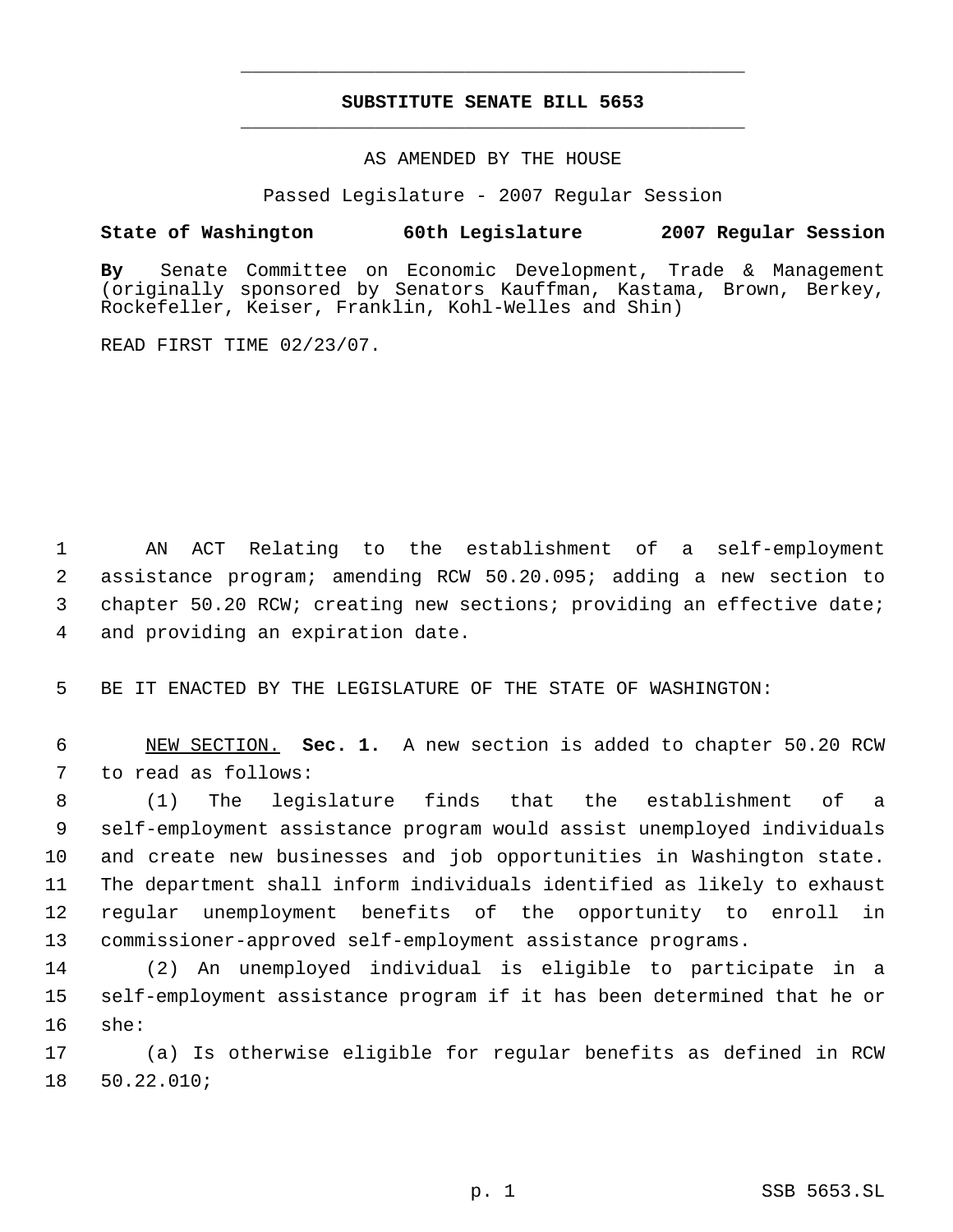(b) Has been identified as likely to exhaust regular unemployment benefits under a profiling system established by the commissioner as defined in P.L. 103-152; and

 (c) Is enrolled in a self-employment assistance program that is approved by the commissioner, and includes entrepreneurial training, business counseling, technical assistance, and requirements to engage in activities relating to the establishment of a business and becoming self-employed.

 (3) Individuals participating in a self-employment assistance program approved by the commissioner are eligible to receive their regular unemployment benefits.

 (a) The requirements of RCW 50.20.010 and 50.20.080 relating to availability for work, active search for work, and refusal to accept suitable work are not applicable to an individual in the self-employment assistance program for the first fifty-two weeks of the individual's participation in the program. However, enrollment in a self-employment assistance program does not entitle the enrollee to any benefit payments he or she would not be entitled to had he or she not enrolled in the program.

 (b) An individual who meets the requirements of this section is considered to be "unemployed" under RCW 50.04.310 and 50.20.010.

 (4) An individual who fails to participate in his or her approved self-employment assistance program as prescribed by the commissioner is disqualified from continuation in the program.

 (5) An individual completing the program may not directly compete with his or her separating employer for a specific time period and in a specific geographic area. The time period may not, in any case, exceed one year. Both the time period and the geographic area must be reasonable, considering the following factors:

 (a) Whether restraining the individual from performing services is necessary for the protection of the employer or the employer's goodwill;

 (b) Whether the agreement harms the individual more than is reasonably necessary to secure the employer's business or goodwill; and (c) Whether the loss of the employee's services and skills injures

the public to a degree warranting nonenforcement of the agreement.

 (6) The commissioner shall take all steps necessary in carrying out this section to assure collaborative involvement of interested parties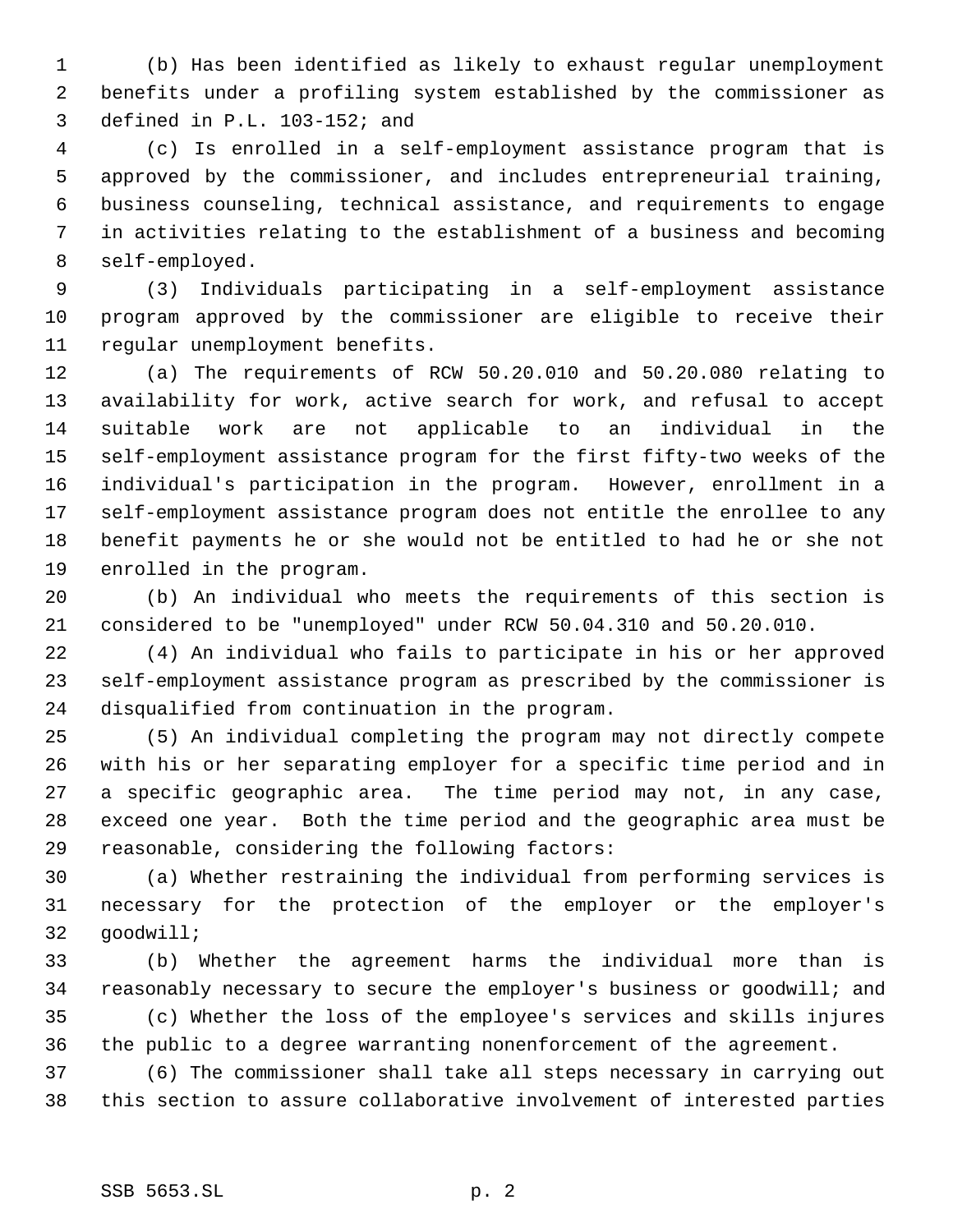in program development, and to ensure that the self-employment assistance programs meet all federal criteria for withdrawal from the unemployment fund. The commissioner may approve, as self-employment assistance programs, existing self-employment training programs available through community colleges, work force investment boards, or other organizations and is not obligated by this section to expend any departmental funds for the operation of self-employment assistance programs, unless specific funding is provided to the department for that purpose through federal or state appropriations.

 (7) The commissioner may adopt rules as necessary to implement this section.

 **Sec. 2.** RCW 50.20.095 and 1980 c 74 s 4 are each amended to read as follows:

 Any individual registered at an established school in a course of study providing scholastic instruction of twelve or more hours per week, or the equivalent thereof, shall be disqualified from receiving benefits or waiting period credit for any week during the school term commencing with the first week of such scholastic instruction or the week of leaving employment to return to school, whichever is the earlier, and ending with the week immediately before the first full week in which the individual is no longer registered for twelve or more hours of scholastic instruction per week: PROVIDED, That registration for less than twelve hours will be for a period of sixty days or longer. The term "school" includes primary schools, secondary schools, and "institutions of higher education" as that phrase is defined in RCW 50.44.037.

This disqualification shall not apply to any individual who:

 (1) Is in approved training within the meaning of RCW 50.20.043; 29  $((e^e)^n)$ 

 (2) Is in an approved self-employment assistance program under section 1 of this act; or

 (3) Demonstrates to the commissioner by a preponderance of the evidence his or her actual availability for work, and in arriving at this determination the commissioner shall consider the following factors:

- (a) Prior work history;
- (b) Scholastic history;